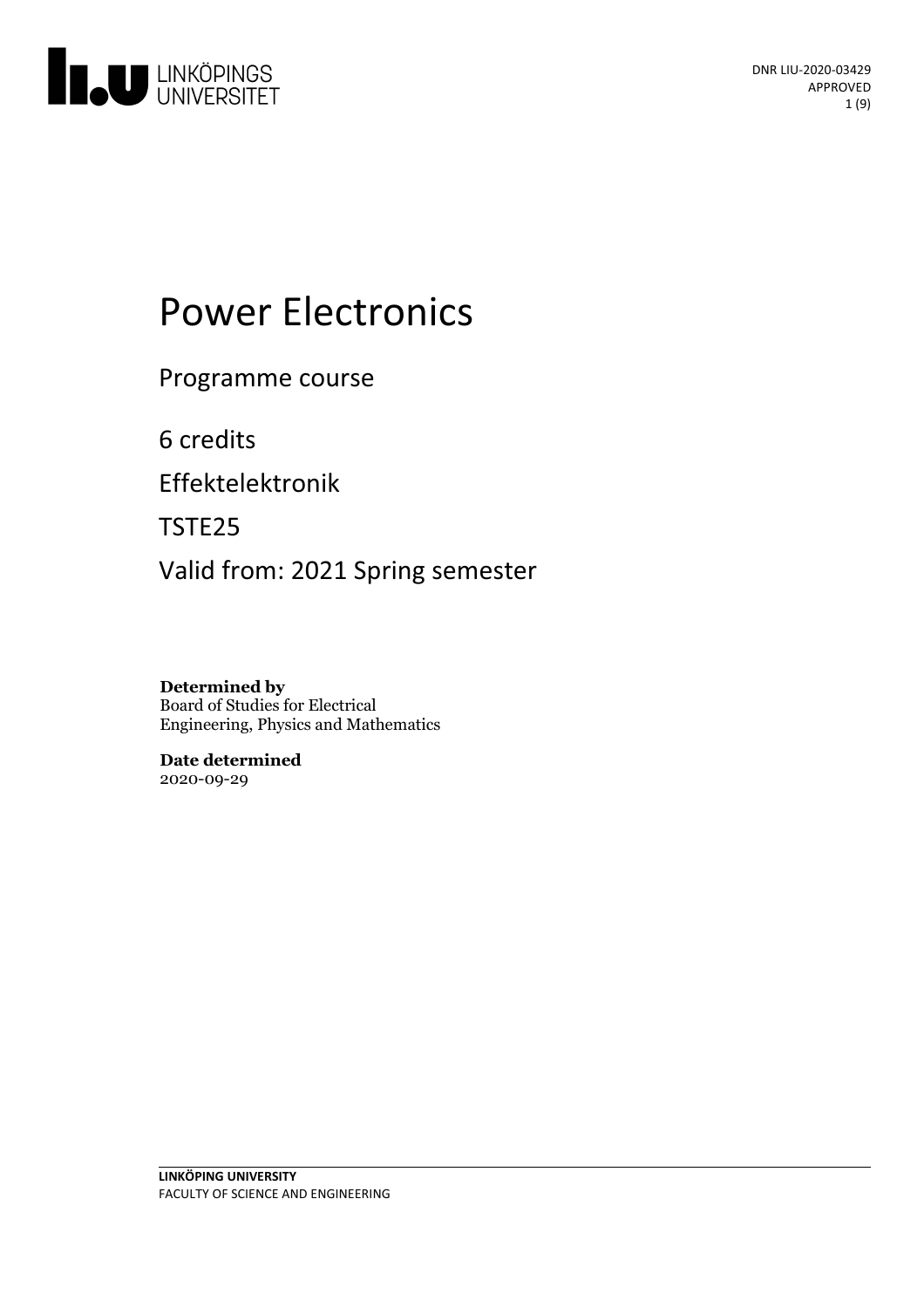# Main field of study

Electrical Engineering

Course level

Second cycle

### Advancement level

A1X

# Course offered for

- Master's Programme in Electronics Engineering
- Bachelor of Science in Engineering Electronics
- Computer Science and Engineering, M Sc in Engineering
- Mechanical Engineering, M Sc in Engineering
- Applied Physics and Electrical Engineering International, M Sc in Engineering
- Applied Physics and Electrical Engineering, M Sc in Engineering

# Prerequisites

Circuit Theory

### Intended learning outcomes

The aim of the course is to give the student knowledge of principles for power electronics such as voltage conversion and power control. After completed course shall the student know how to

- explain and analyze the function of DC-DC, AC-DC and DC-AC converters
- calculate the waveforms in DC-DC, AC-DC. and DC-AC converters
- describe the function of common semiconductors used in power control
- describe and model thermal effects
- describe various pulse width modulation principles
- describe the control of DC-DC, AC-DC and DC-AC converters
- know about drive and protection circuits for power control

define the base requirements for selection of components in converter design

### Course content

Power electronic applications, diode rectifiers, thyristor rectifiers, switch mode converters (DC-DC, AC-DC and DC-AC), power semiconductors, semiconductor rating and thermal effects, Boost, converter control and protection, switch-mode power supply, variable speed drive, high voltage applications (HVDC, SVC).

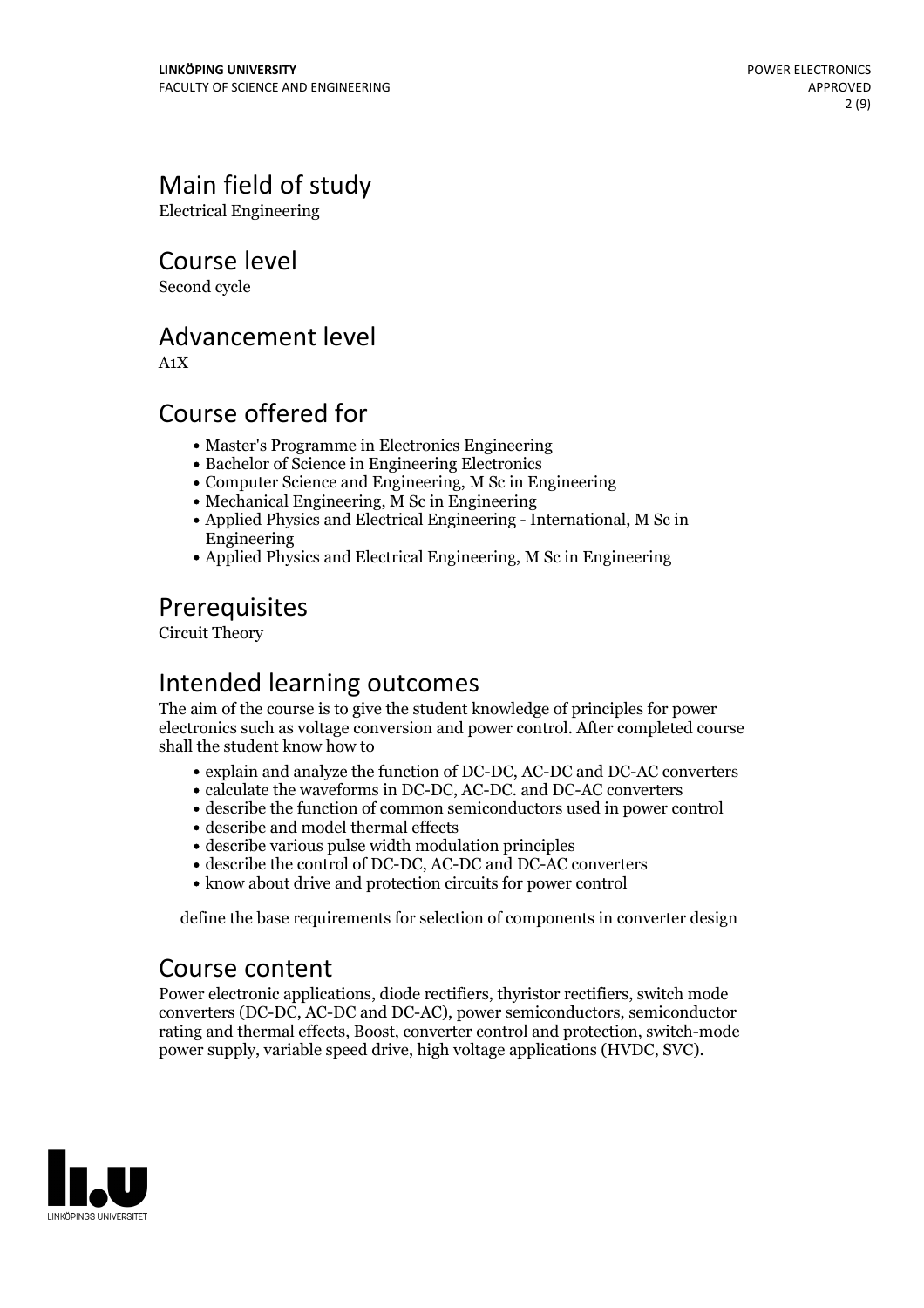# Teaching and working methods

The course is given through lectures, exercises and labs. A project task is included related to design of <sup>a</sup> power converter. The work willinvolve computer simulation, selection of components and measurements on the final circuit. Each sub-task will be separately reported. A final presentation is given to complete the project.

# Examination

| PRA2                                 | Project         | 4 credits | U.G |
|--------------------------------------|-----------------|-----------|-----|
| LAB2                                 | Laboratory work | 2 credits | U.G |
| Grades are given as 'Fail' or 'Pass' |                 |           |     |

### Grades

Two-grade scale, U, G

# Other information

#### **About teaching and examination language**

The teaching language is presented in the Overview tab for each course. The examination language relates to the teaching language as follows:

- If teaching language is Swedish, the course as a whole or in large parts, is taught in Swedish. Please note that although teaching language is Swedish, parts of the course could be given in English. Examination language is
- Swedish.<br>• If teaching language is Swedish/English, the course as a whole will be taught in English if students without prior knowledge of the Swedish language participate. Examination language is Swedish or English
- (depending on teaching language).<br>• If teaching language is English, the course as a whole is taught in English.<br>Examination language is English.

#### **Other**

The course is conducted in a manner where both men's and women's

The planning and implementation of a course should correspond to the course syllabus. The course evaluation should therefore be conducted with the course syllabus as a starting point.

# Department

Institutionen för systemteknik

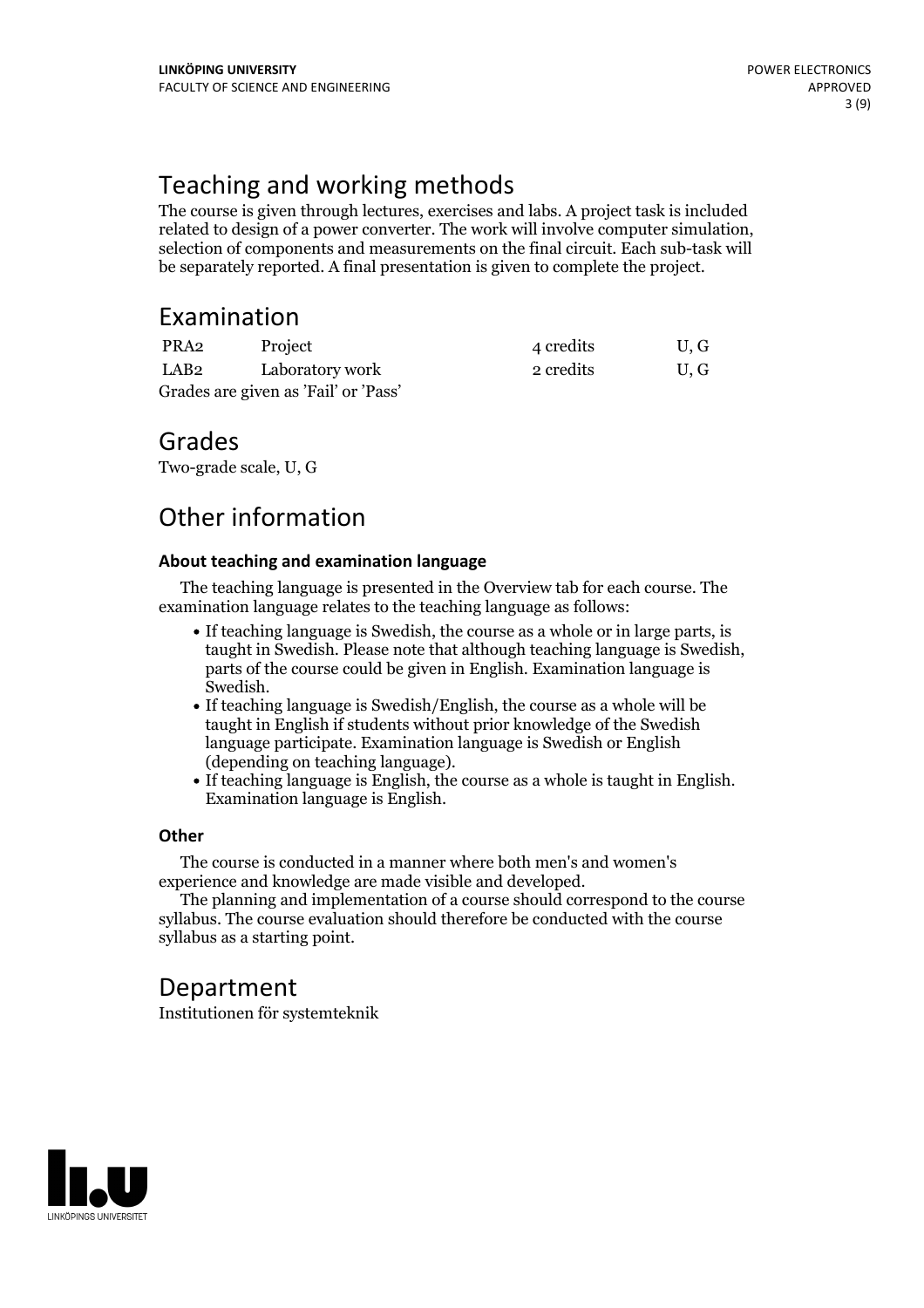# Director of Studies or equivalent

Mikael Olofsson

### Examiner

Tomas Uno Jonsson

### Course website and other links

<http://www.isy.liu.se/edu/kurs/TSTE25/>

### Education components

Preliminary scheduled hours: 50 h Recommended self-study hours: 110 h

# Course literature

#### **Books**

N. Mohan, <sup>T</sup> <sup>M</sup> Undeland, <sup>W</sup> <sup>P</sup> Robbins, (2003) *Power Electronics, Converters, Applications, and design* Wiley

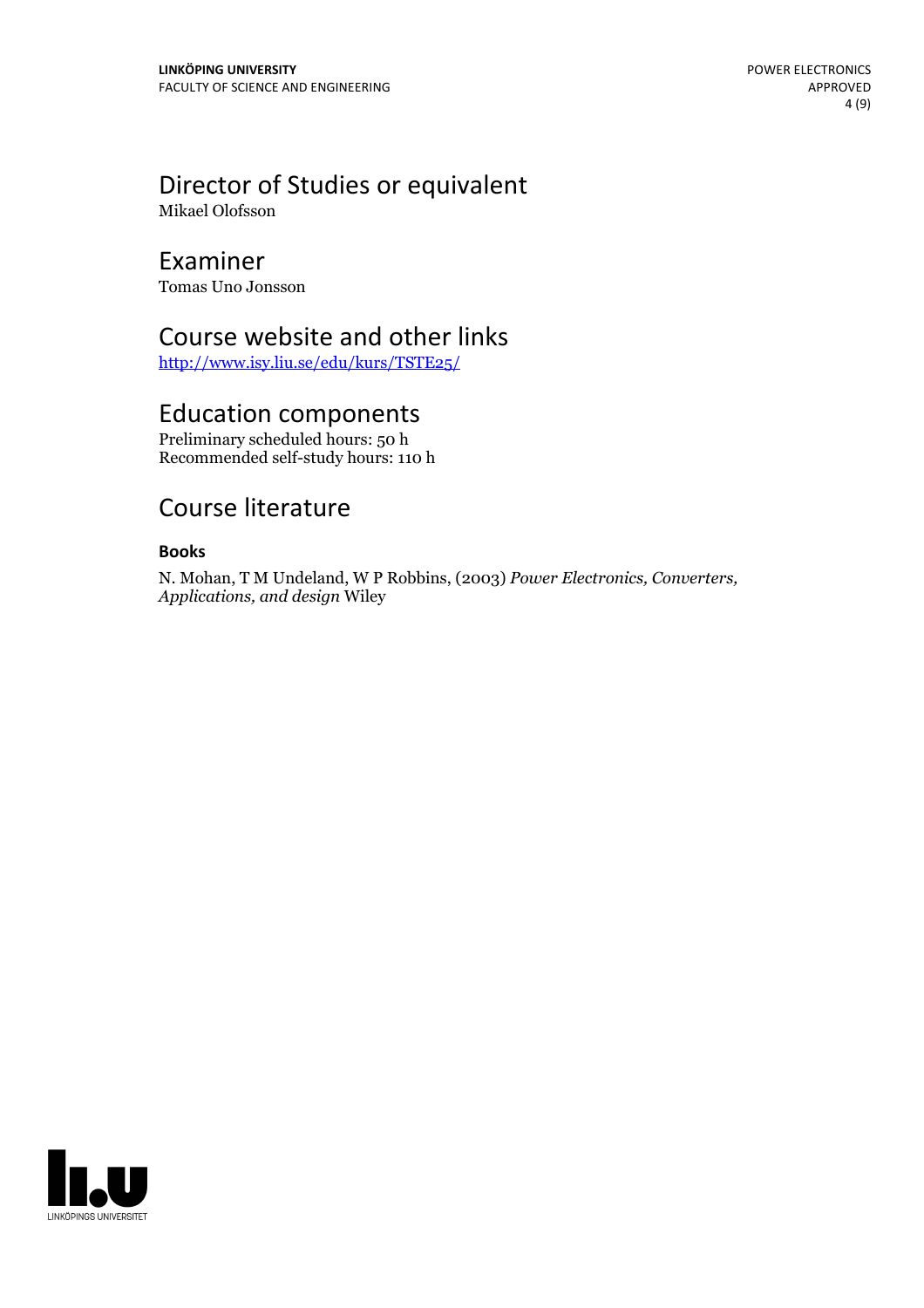# **Common rules**

#### **Course syllabus**

A syllabus must be established for each course. The syllabus specifies the aim and contents of the course, and the prior knowledge that a student must have in order to be able to benefit from the course.

### **Timetabling**

Courses are timetabled after a decision has been made for this course concerning its assignment to a timetable module.

#### **Interrupting a course**

The vice-chancellor's decision concerning regulations for registration, deregistration and reporting results (Dnr LiU-2015-01241) states that interruptions in study are to be recorded in Ladok. Thus, all students who do not participate in a course for which they have registered must record the interruption, such that the registration on the course can be removed. Deregistration from <sup>a</sup> course is carried outusing <sup>a</sup> web-based form: https://www.lith.liu.se/for-studenter/kurskomplettering?l=en.

### **Cancelled courses**

Courses with few participants (fewer than 10) may be cancelled or organised in a manner that differs from that stated in the course syllabus. The Dean is to deliberate and decide whether a course is to be cancelled or changed from the course syllabus.

### **Guidelines relatingto examinations and examiners**

For details, see Guidelines for education and examination for first-cycle and second-cycle education at Linköping University, Dnr LiU-2019-00920 (http://styrdokument.liu.se/Regelsamling/VisaBeslut/917592).

An examiner must be employed as a teacher at LiU according to the LiU Regulations for Appointments, Dnr LiU-2017-03931 (https://styrdokument.liu.se/Regelsamling/VisaBeslut/622784). For courses in second-cycle, the following teachers can be appointed as examiner: Professor (including Adjunct and Visiting Professor), Associate Professor (including Adjunct), Senior Lecturer (including Adjunct and Visiting Senior Lecturer), Research Fellow, or Postdoc. For courses in first-cycle, Assistant Lecturer (including Adjunct and Visiting Assistant Lecturer) can also be appointed as examiner in addition to those listed for second-cycle courses. In exceptional cases, a Part-time Lecturer can also be appointed as an examiner at both first- and second cycle, see Delegation of authority for the Board of Faculty of Science and Engineering.

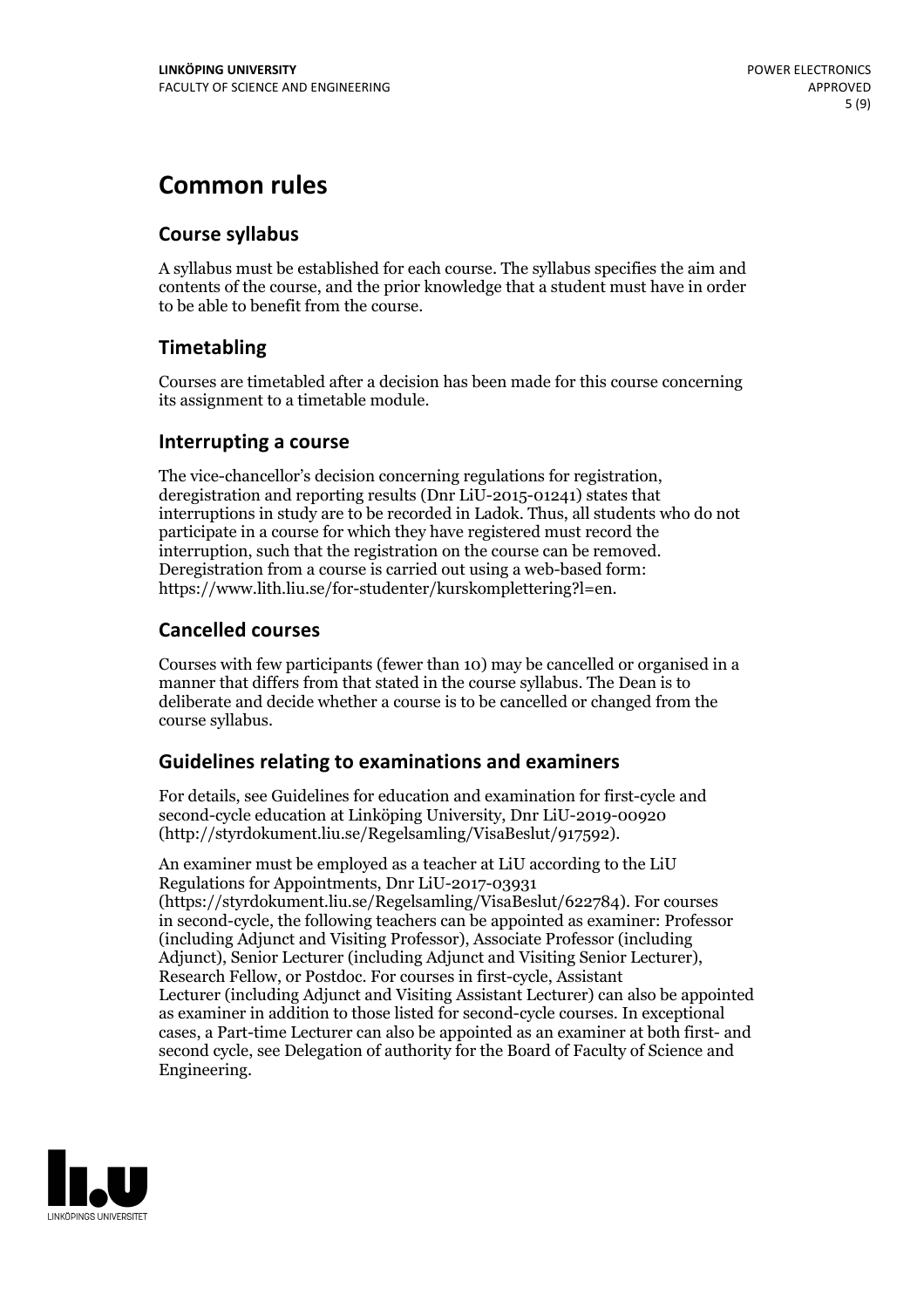### **Forms of examination**

#### **Principles for examination**

Written and oral examinations and digital and computer-based examinations are held at least three times a year: once immediately after the end of the course, once in August, and once (usually) in one of the re-examination periods. Examinations held at other times are to follow a decision of the board of studies.

Principles for examination scheduling for courses that follow the study periods:

- courses given in VT1 are examined for the first time in March, with re-examination in June and August
- courses given in VT2 are examined for the first time in May, with re-examination in August and October
- courses given in HT1 are examined for the first time in October, with re-examination in January and August
- courses given in HT2 are examined for the first time in January, with re-examination in March and in August.

The examination schedule is based on the structure of timetable modules, but there may be deviations from this, mainly in the case of courses that are studied and examined for several programmes and in lower grades (i.e. 1 and 2).

Examinations for courses that the board of studies has decided are to be held in alternate years are held three times during the school year in which the course is given according to the principles stated above.

Examinations for courses that are cancelled orrescheduled such that they are not given in one or several years are held three times during the year that immediately follows the course, with examination scheduling that corresponds to the scheduling that was in force before the course was cancelled or rescheduled.

When a course is given for the last time, the regular examination and two re-<br>examinations will be offered. Thereafter, examinations are phased out by offering three examinations during the following academic year at the same times as the examinations in any substitute course. If there is no substitute course, three examinations will be offered during re-examination periods during the following academic year. Other examination times are decided by the board of studies. In all cases above, the examination is also offered one more time during the academic year after the following, unless the board of studies decides otherwise.

If a course is given during several periods of the year (for programmes, or on different occasions for different programmes) the board or boards of studies determine together the scheduling and frequency of re-examination occasions.

#### **Retakes of other forms of examination**

Regulations concerning retakes of other forms of examination than written examinations and digital and computer-based examinations are given in the LiU guidelines for examinations and examiners, http://styrdokument.liu.se/Regelsamling/VisaBeslut/917592.

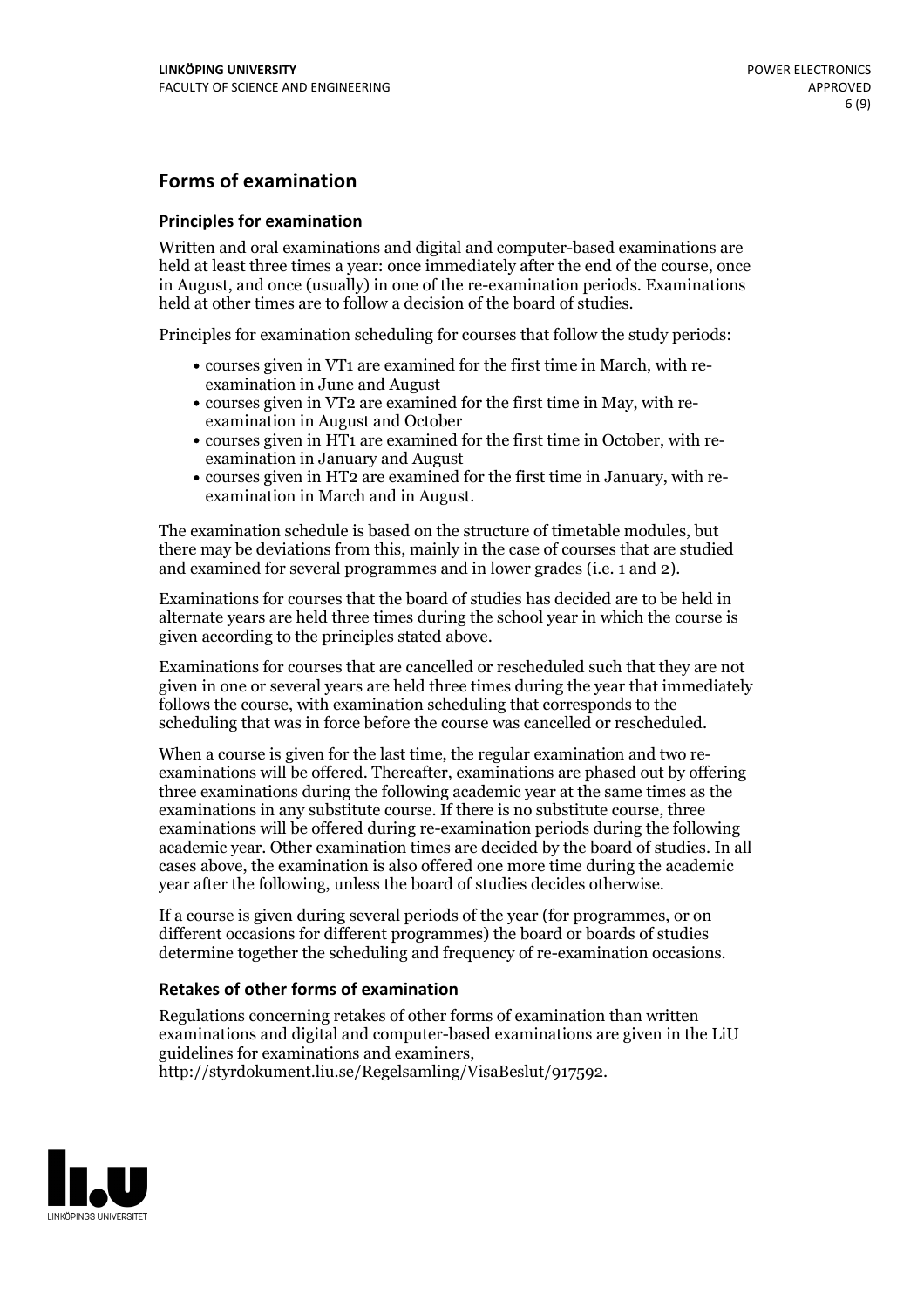#### **Registration for examination**

Until January 31 2021, the following applies according to previous guidelines: In order to take an written, digital or computer-based examination student must register in advance at the Student Portal during the registration period, which Candidates are informed of the location of the examination by email, four days in advance. Students who have not registered for an examination run the risk of being refused admittance to the examination, if space is not available.

From February 1 2021, new guidelines applies for registration for written, digital or computer-based examination, Dnr LiU-2020-02033 (https://styrdokument.liu.se/Regelsamling/VisaBeslut/622682).

Symbols used in the examination registration system:

\*\* denotes that the examination is being given for the penultimate time.

\* denotes that the examination is being given for the last time.

#### **Code of conduct for students during examinations**

Details are given in a decision in the university's rule book: http://styrdokument.liu.se/Regelsamling/VisaBeslut/622682.

#### **Retakes for higher grade**

Students at the Institute of Technology at LiU have the right to retake written examinations and digital and computer-based examinations in an attempt to achieve a higher grade. This is valid for all examination components with code "TEN", "DIT" and "DAT". The same right may not be exercised for other examination components, unless otherwise specified in the course syllabus.

A retake is not possible on courses that are included in an issued degree diploma.

#### **Grades**

The grades that are preferably to be used are Fail (U), Pass (3), Pass not without distinction  $(4)$  and Pass with distinction  $(5)$ .

- Grades U, 3, 4, 5 are to be awarded for courses that have written or digital
- examinations.<br>• Grades Fail (U) and Pass (G) may be awarded for courses with a large degree of practical components such as laboratory work, project work and
- $\bullet$  Grades Fail (U) and Pass (G) are to be used for degree projects and other independent work.

#### **Examination components**

The following examination components and associated module codes are used at the Faculty of Science and Engineering:

Grades U, 3, 4, 5 are to be awarded for written examinations (TEN) and

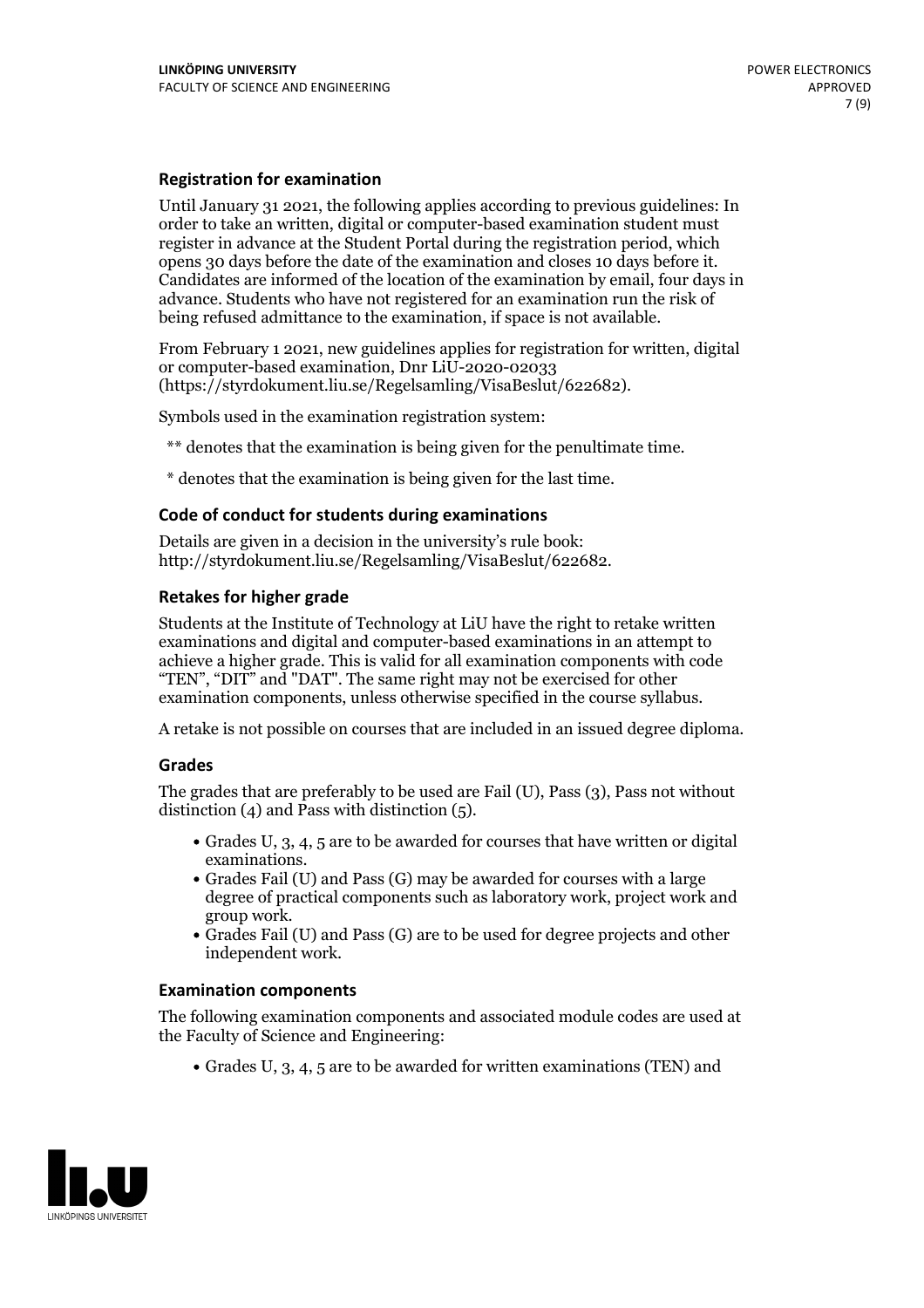- digital examinations (DIT).<br>• Examination components for which the grades Fail (U) and Pass (G) may be awarded are laboratory work (LAB), project work (PRA), preparatory written examination (KTR), digital preparatory written examination (DIK), oral examination (MUN), computer-based examination (DAT), home
- assignment (HEM), and assignment (UPG).<br>• Students receive grades either Fail (U) or Pass (G) for other examination components in which the examination criteria are satisfied principally through active attendance such as tutorial group (BAS) or examination item
- (MOM).<br>• Grades Fail (U) and Pass (G) are to be used for the examination components Opposition (OPPO) and Attendance at thesis presentation (AUSK) (i.e. part of the degree project).

In general, the following applies:

- 
- Mandatory course components must be scored and given <sup>a</sup> module code. Examination components that are not scored, cannot be mandatory. Hence, it is voluntary to participate in these examinations, and the voluntariness must be clearly stated. Additionally, if there are any associated conditions to the examination component, these must be clearly stated as well.<br>• For courses with more than one examination component with grades
- U,3,4,5, it shall be clearly stated how the final grade is weighted.

For mandatory components, the following applies: If special circumstances prevail, and if it is possible with consideration of the nature ofthe compulsory component, the examiner may decide to replace the compulsory component with another equivalent component. (In accordance with the LiU Guidelines for education and examination for first-cycle and second-cycle education at Linköping University, http://styrdokument.liu.se/Regelsamling/VisaBeslut/917592).

For written examinations, the following applies: If the LiU coordinator for students with disabilities has granted a student the right to an adapted examination for a written examination in an examination hall, the student has the right to it. If the coordinator has instead recommended for the student an adapted examination or alternative form of examination, the examiner may grant this if the examiner assesses that it is possible, based on consideration of the course objectives. (In accordance with the LiU Guidelines for education and examination for first-cycle and second-cycle education at Linköping University, http://styrdokument.liu.se/Regelsamling/VisaBeslut/917592).

#### **Reporting of examination results**

The examination results for a student are reported at the relevant department.

#### **Plagiarism**

For examinations that involve the writing of reports, in cases in which it can be assumed that the student has had access to other sources (such as during project work, writing essays, etc.), the material submitted must be prepared in accordance